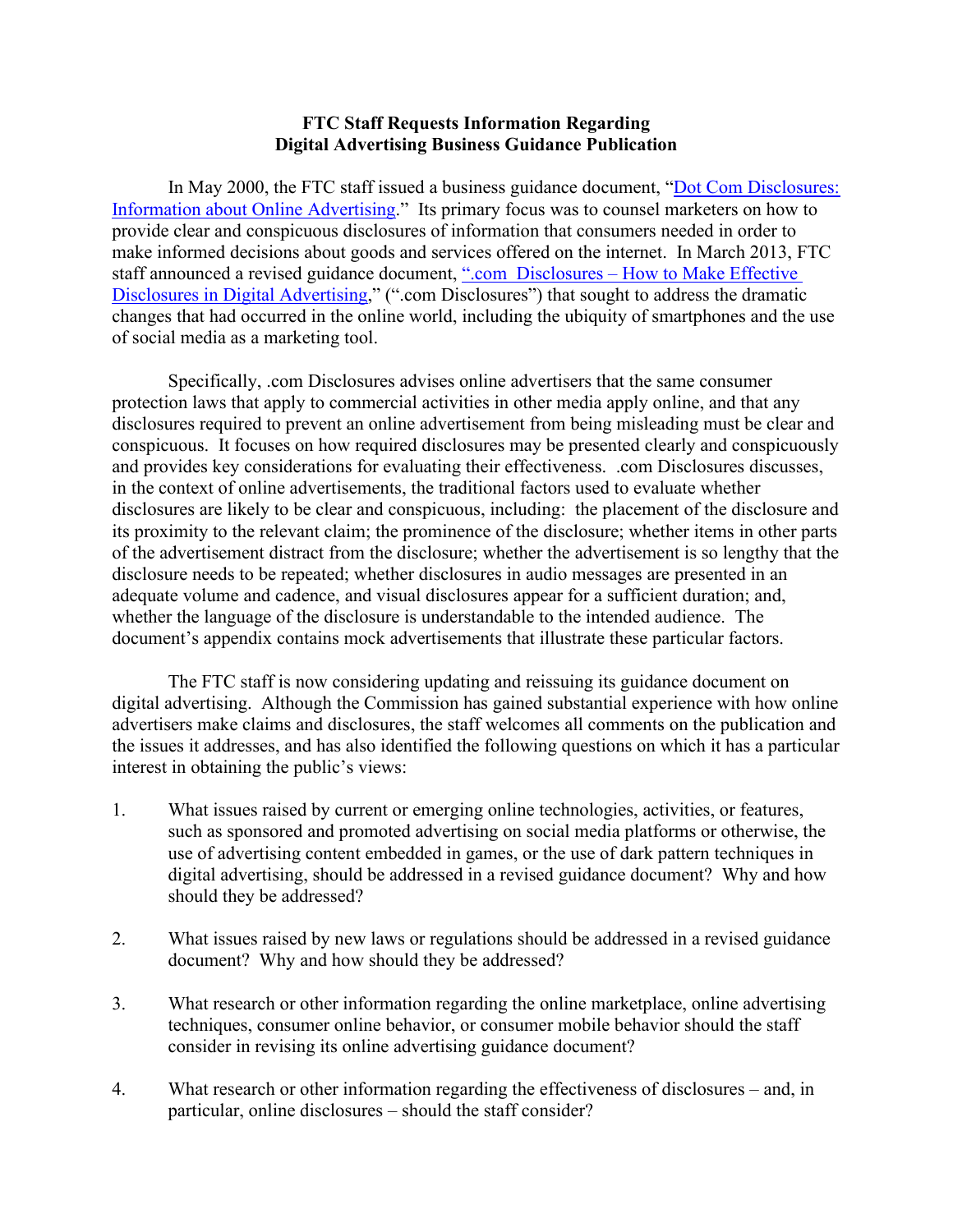- 5. What specific types of online disclosures, if any, raise unique issues that should be addressed in a revised guidance document separately from a discussion of general disclosure requirements?
- 6. What guidance in the .com Disclosures document is outdated or unnecessary?
- 7. What guidance should be clarified, expanded, strengthened, or limited?
- 8. How can the guidance on the use of hyperlinks be clarified to provide better guidance on the appropriate use of hyperlinks and how hyperlinks should be labeled?
- 9. Does the guidance adequately address how to make qualifying disclosures when consumers must navigate multiple webpages in order to complete a purchase? If not, how should the guidance be modified?
- 10. The guidance says that when designing space-constrained ads, "disclosures may sometimes be communicated effectively to consumers if they are made clearly and conspicuously on the website to which the ad links." Should that guidance be modified, and if so, how? Should the guidance document clarify when a disclosure on a marketer's website can and cannot be sufficient to prevent a representation in an earlier communication that links to the website from being misleading?
- 11. Does the guidance adequately address advertising on mobile devices? If not, how should the guidance be changed?
- 12. Should the guidance document address issues unique to specific audiences or demographics in seeing, hearing, or comprehending disclosures? If so, how should the guidance be modified? Should any such guidance address microtargeted advertisements, and if so, how should it do so?
- 13. Should the guidance document address issues that have arisen from multi-party selling arrangements in internet commerce such as (1) established online sellers providing a platform for other firms to market and sell their products online, (2) website operators being compensated for referring consumers to other internet sites that offer products and services, and (3) other affiliate marketing arrangements? If so, how should the guidance be modified?
- 14. Should the guidance document address issues that have arisen with respect to advertising that appears in virtual reality or the metaverse, and, if so, how should those issues be addressed?
- 15. What additional issues or principles relating to online advertising should be addressed in the guidance document?
- 16. What other changes, if any, should be made to the guidance document?